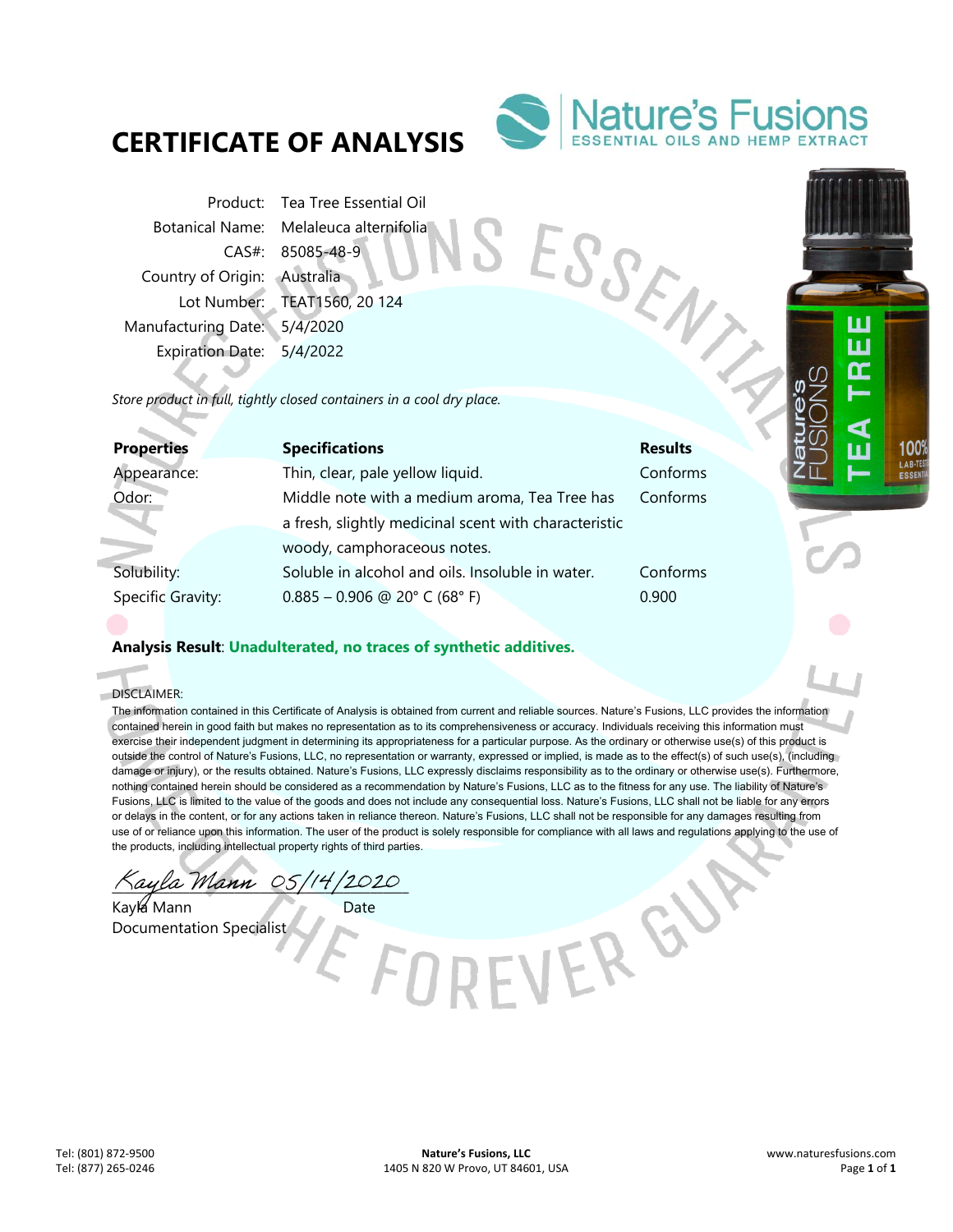# **CERTIFICATE OF ANALYSIS**



Product: Tea Tree Essential Oil Botanical Name: Melaleuca alternifolia CAS#: 85085-48-9 Country of Origin: Australia Lot Number: TEAT925, 20 010 Manufacturing Date: 1/10/2020 Expiration Date: 1/10/2022 From<br>Botanical Name: Melaleuca and CAS#: 85085-48-9<br>Country of Origin: Australia<br>Lot Number: TEAT925, 20 010<br>Manufacturing Date: 1/10/2020<br>Expiration Date: 1/10/2022<br>Store product in full, tightly closed containers in a co

| <b>Properties</b> | <b>Specifications</b>                                 | <b>Results</b> |
|-------------------|-------------------------------------------------------|----------------|
| Appearance:       | Thin, clear, pale yellow liquid.                      | Conforms       |
| Odor:             | Middle note with a medium aroma, Tea Tree has         | Conforms       |
|                   | a fresh, slightly medicinal scent with characteristic |                |
|                   | woody, camphoraceous notes.                           |                |
| Solubility:       | Soluble in alcohol and oils. Insoluble in water.      | Conforms       |
| Specific Gravity: | $0.885 - 0.906$ @ 20° C (68° F)                       | 0.896          |

## **Analysis Result**: **Unadulterated, no traces of synthetic additives.**

DISCLAIMER:

i.

The information contained in this Certificate of Analysis is obtained from current and reliable sources. Nature's Fusions, LLC provides the information contained herein in good faith but makes no representation as to its comprehensiveness or accuracy. Individuals receiving this information must exercise their independent judgment in determining its appropriateness for a particular purpose. As the ordinary or otherwise use(s) of this product is outside the control of Nature's Fusions, LLC, no representation or warranty, expressed or implied, is made as to the effect(s) of such use(s), (including damage or injury), or the results obtained. Nature's Fusions, LLC expressly disclaims responsibility as to the ordinary or otherwise use(s). Furthermore, nothing contained herein should be considered as a recommendation by Nature's Fusions, LLC as to the fitness for any use. The liability of Nature's Fusions, LLC is limited to the value of the goods and does not include any consequential loss. Nature's Fusions, LLC shall not be liable for any errors or delays in the content, or for any actions taken in reliance thereon. Nature's Fusions, LLC shall not be responsible for any damages resulting from use of or reliance upon this information. The user of the product is solely responsible for compliance with all laws and regulations applying to the use of the products, including intellectual property rights of third parties.

-VER GY

aula Mann 4/13/2020

Kayla Mann Date Documentation Specialist

Ш Ш m

> 100% LAB-T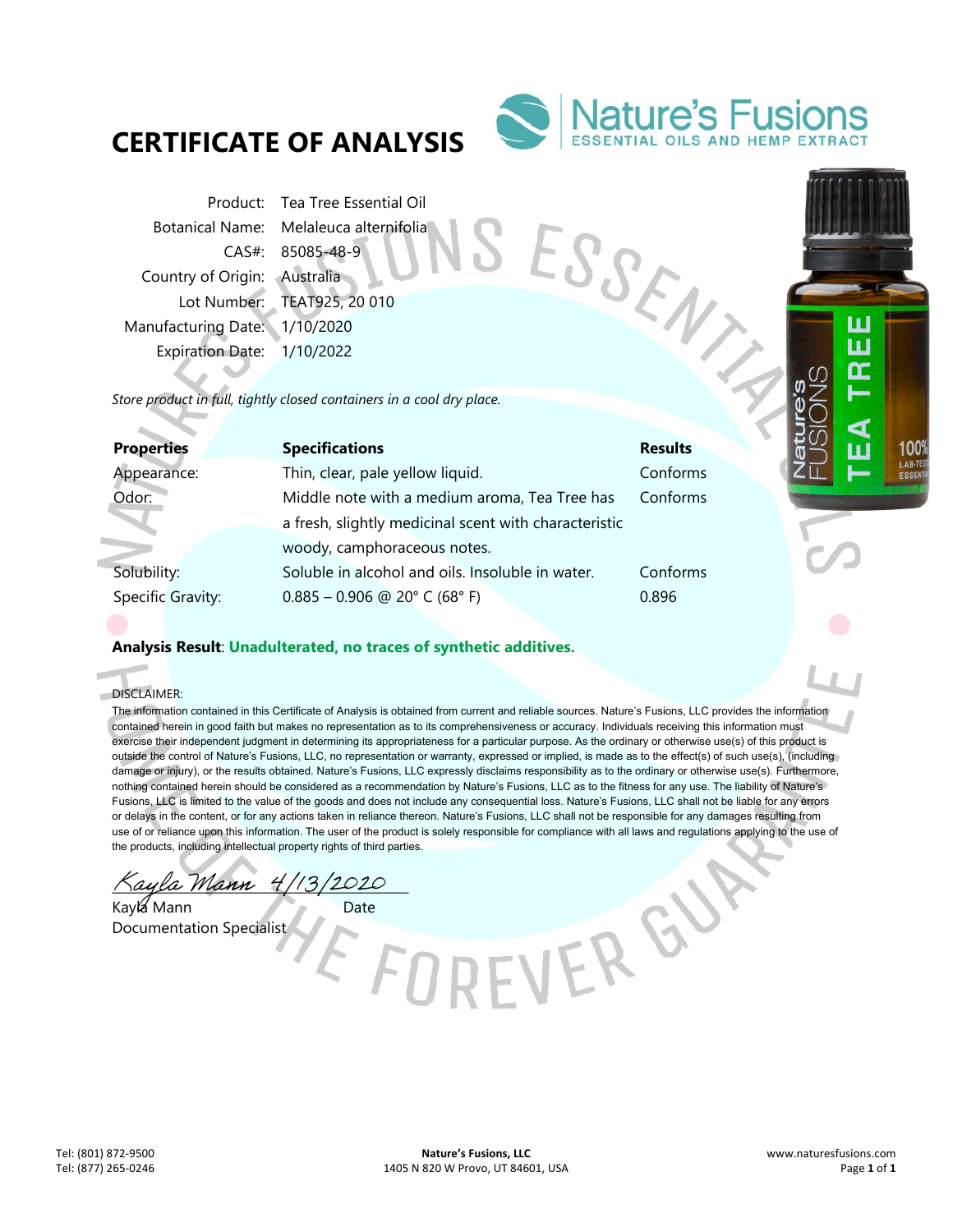



|                               | Product: Tea Tree Essential Oil        |
|-------------------------------|----------------------------------------|
|                               | Botanical Name: Melaleuca alternifolia |
|                               | CAS#: 85085-48-9                       |
| Country of Origin: Australia  |                                        |
|                               | Lot Number: TEAT925 19264              |
| Manufacturing Date: 8/21/2019 |                                        |
| Expiration Date: 8/21/2021    |                                        |

*Store product in full, tightly closed containers in a cool dry place.* 

| <b>Properties</b> | <b>Specifications</b>                                 | <b>Results</b> |
|-------------------|-------------------------------------------------------|----------------|
| Appearance:       | Thin, clear, pale yellow liquid.                      | Conforms       |
| Odor:             | Middle note with a medium aroma, Tea Tree has         | Conforms       |
|                   | a fresh, slightly medicinal scent with characteristic |                |
|                   | woody, camphoraceous notes.                           |                |
| Solubility:       | Soluble in alcohol and oils. Insoluble in water.      | Conforms       |
| Specific Gravity: | $0.885 - 0.906$ @ 20° C (68° F)                       | 0.896          |



### **Analysis Result**: **Unadulterated, no traces of synthetic additives.**

#### DISCLAIMER:

The information contained in this Certificate of Analysis is obtained from current and reliable sources. Nature's Fusions, LLC provides the information contained herein in good faith but makes no representation as to its comprehensiveness or accuracy. Individuals receiving this information must exercise their independent judgment in determining its appropriateness for a particular purpose. As the ordinary or otherwise use(s) of this product is outside the control of Nature's Fusions, LLC, no representation or warranty, expressed or implied, is made as to the effect(s) of such use(s), (including damage or injury), or the results obtained. Nature's Fusions, LLC expressly disclaims responsibility as to the ordinary or otherwise use(s). Furthermore, nothing contained herein should be considered as a recommendation by Nature's Fusions, LLC as to the fitness for any use. The liability of Nature's Fusions, LLC is limited to the value of the goods and does not include any consequential loss. Nature's Fusions, LLC shall not be liable for any errors or delays in the content, or for any actions taken in reliance thereon. Nature's Fusions, LLC shall not be responsible for any damages resulting from use of or reliance upon this information. The user of the product is solely responsible for compliance with all laws and regulations applying to the use of the products, including intellectual property rights of third parties.

 $\pi$ ayla Mann (2/18/2019)

Kayla��lann Date Documentation Specialist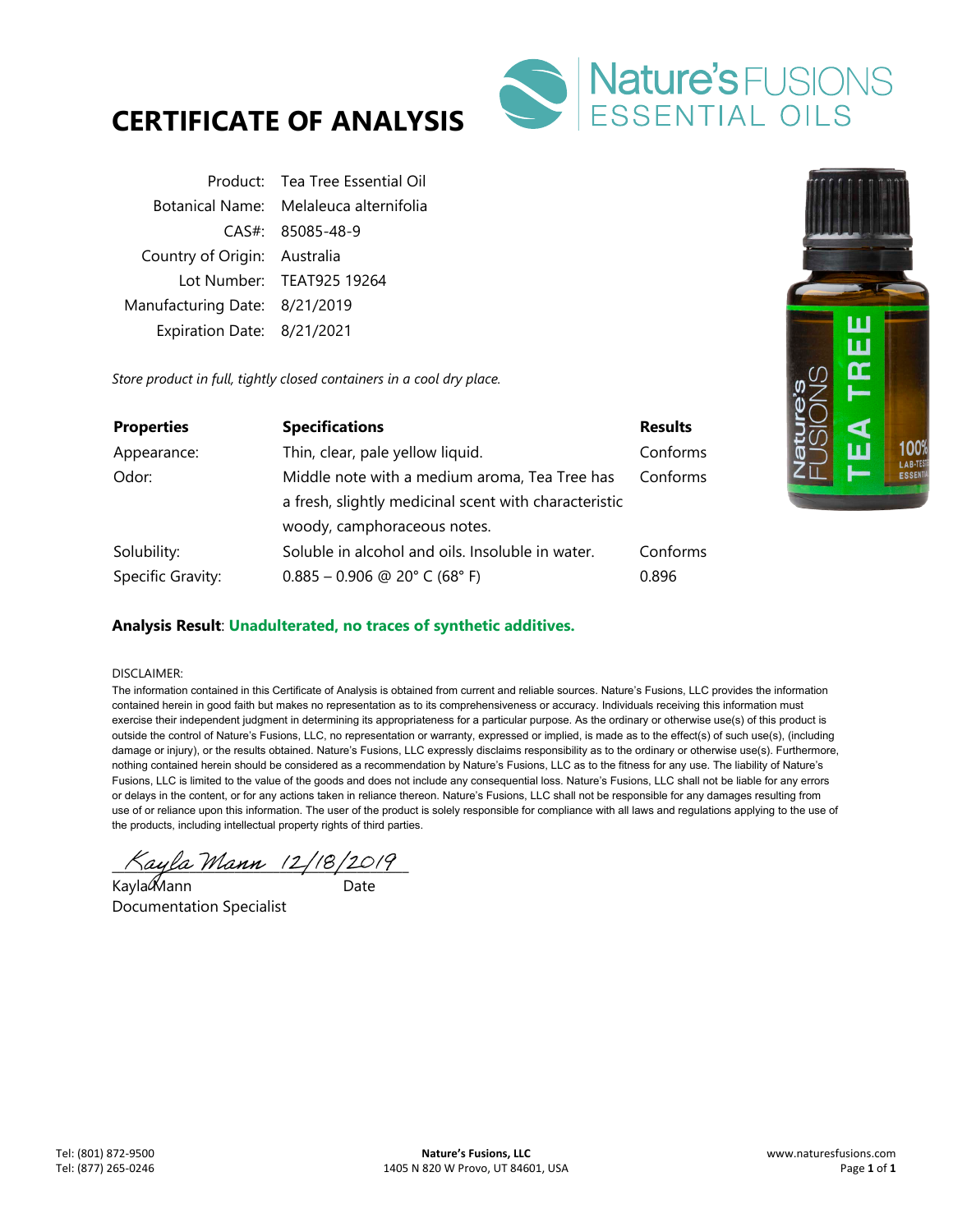



|                               | Product: Tea Tree Essential Oil        |
|-------------------------------|----------------------------------------|
|                               | Botanical Name: Melaleuca alternifolia |
|                               | CAS#: 85085-48-9                       |
| Country of Origin: Australia  |                                        |
| Lot Number: TEAT19A           |                                        |
| Manufacturing Date: 2/15/2019 |                                        |
| Expiration Date: 2/15/2021    |                                        |

*Store in air tight container; in a cool dry area; away from direct sunlight.* 

| <b>Properties</b> | <b>Specifications</b>                                 | <b>Results</b> |
|-------------------|-------------------------------------------------------|----------------|
| Appearance:       | Thin, clear, pale yellow liquid.                      | Conforms       |
| Odor:             | Middle note with a medium aroma, Tea Tree has         | Conforms       |
|                   | a fresh, slightly medicinal scent with characteristic |                |
|                   | woody, camphoraceous notes.                           |                |
| Solubility:       | Soluble in alcohol and oils. Insoluble in water.      | Conforms       |
| Specific Gravity: | $0.885 - 0.906$ @ 20° C (68° F)                       | 0.896          |



## **Analysis Result**: **Unadulterated, no traces of synthetic additives.**

#### DISCLAIMER:

The information contained in this Certificate of Analysis is obtained from current and reliable sources. Nature's Fusions, LLC provides the information contained herein in good faith but makes no representation as to its comprehensiveness or accuracy. Individuals receiving this information must exercise their independent judgment in determining its appropriateness for a particular purpose. As the ordinary or otherwise use(s) of this product is outside the control of Nature's Fusions, LLC, no representation or warranty, expressed or implied, is made as to the effect(s) of such use(s), (including damage or injury), or the results obtained. Nature's Fusions, LLC expressly disclaims responsibility as to the ordinary or otherwise use(s). Furthermore, nothing contained herein should be considered as a recommendation by Nature's Fusions, LLC as to the fitness for any use. The liability of Nature's Fusions, LLC is limited to the value of the goods and does not include any consequential loss. Nature's Fusions, LLC shall not be liable for any errors or delays in the content, or for any actions taken in reliance thereon. Nature's Fusions, LLC shall not be responsible for any damages resulting from use of or reliance upon this information. The user of the product is solely responsible for compliance with all laws and regulations applying to the use of the products, including intellectual property rights of third parties.

 $\land$ ayla Mann (2/18/2019)

Kayla Mann Date Documentation Specialist